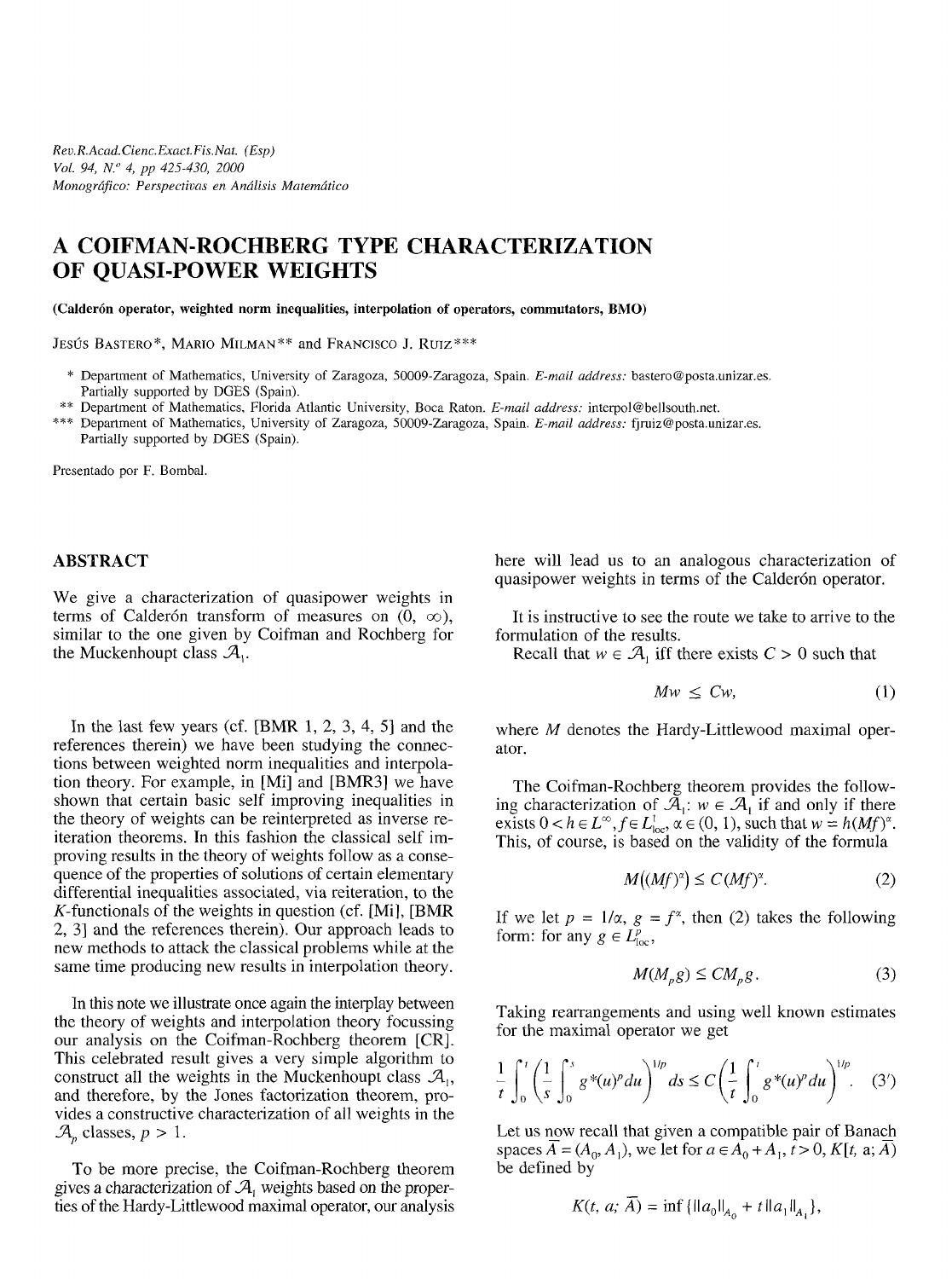where the inf runs over all possible decompositions  $a =$  $= a_0 + a_1$ , with  $a_i \in A_i$ ,  $i = 0, 1$ .

In terms of  $K$ -functionals,  $(3')$  can be rewritten as

$$
K\left(t,\frac{K\left((\cdot)^{1/p}, g; L^p, L^{\infty}\right)}{(\cdot)^{1/p}}; L^1, L^{\infty}\right) \leq Ct\frac{K(t^{1/p}, g; L^p, L^{\infty})}{t^{1/p}}.
$$
 (4)

This suggests to define the class  $\mathcal{A}(L^1, L^\infty)$  as follows: This suggests to define the class  $\mathcal{A}(L, L^6)$  as follows.<br> $f \in \mathcal{A}(L^1, L^{\infty})$  iff f is non increasing and there exists a constant  $C > 0$  such that for all  $t > 0$  we have,

$$
\frac{K(t, f, L^1, L^{\infty})}{t} \le Cf(t).
$$
 (5)

**Remark.** *Note that if we let*  $p = 1$  *in* (3)-(3') *the resulting inequality can be reinterpreted as a limit case of Gehring's Lemma studied in detail in* [BMR3].

From our previous discussion, we see that the Coifman-Rochberg theorem in this context implies that for any  $p > 1$ , and  $g \in L^p$ , we have

$$
\frac{K\left((\cdot)^{1/p}, g, L^p, L^{\infty}\right)}{(\cdot)^{1/p}} \in \mathcal{A}(L^1, L^{\infty}).
$$
 (6)

Of course once we know the validity of (6) a direct elementary proof of it can be established without relying on the Coifman-Rochberg theorem and the rearrangement inequalities for the maximal operator. Indeed, more generally the following reiteration formula is valid for pairs of Banach spaces

$$
K\left(t, \frac{K\left((\cdot)^{1-\theta}, g; A_{\theta, p}, A_{1}\right)}{(\cdot)^{1-\theta}}; L^{1}, L^{\infty}\right) \leq
$$
  

$$
\leq ct \frac{K(t^{1-\theta}, g; A_{\theta, p}, A_{1})}{t^{1-\theta}}.
$$
 (6')

We only consider the elementary proof of the  $(6)$  in detail, the proof of (6') is analogous, if we use Holmstedt's formula. Now, we want to write

$$
\frac{K(s^{1/p}, g; L^p, L^{\infty})}{s^{1/p}} \sim \left(\frac{1}{s} \int_0^s g^*(u)^p du\right)^{1/p} = f(s, t) + h(s, t),
$$

in such a way that

$$
\|f(\cdot,t)\|_{1} + t\|h(\cdot,t)\|_{\infty} \sim K\left(t, \frac{K\left((\cdot)^{1/p}, g, L^{p}, L^{\infty}\right)}{(\cdot)^{1/p}}; L^{1}, L^{\infty}\right).
$$
  $K(t, f; \overline{L^{1}}) = \int_{0}^{\infty} \min\left\{\frac{t}{x}, 1\right\} f(x) dx.$ 

 $\left(1 \int_0^t e^{-\frac{2\pi i}{\hbar}} \sqrt{y} \, dx\right)^{1/p}$ Note that since  $\left(\frac{1}{t}\right)$  *g*<sup>\*</sup>(*u*)<sup>*p*</sup> *du* $\left(\frac{1}{t}\right)$  decreases, the optimal way to do this is apparently to write

$$
\left(\frac{1}{s}\int_{0}^{s} g^{*}(u)^{p} du\right)^{1/p} = \underbrace{\left(\frac{1}{s}\int_{0}^{s} f^{*}(u)^{p} du\right)^{1/p}}_{g(s,t)} \chi_{(0, t)}(s) + \underbrace{\left(\frac{1}{s}\int_{0}^{s} f^{*}(u)^{p} du\right)^{1/p}}_{h(s,t)} \chi_{(t, \infty)}(s).
$$

Then,

$$
\begin{aligned} \n\|f(\cdot, t)\|_{1} &= \int_{0}^{t} \left(\frac{1}{s} \int_{0}^{s} g^{*}(u)^{p} \, du\right)^{1/p} \, ds = \\ \n&= \int_{0}^{t} s^{-1/p} \left(\int_{0}^{s} g^{*}(u)^{p} \, du\right)^{1/p} \, ds \le \\ \n&\le \left(\int_{0}^{t} g^{*}(u)^{p} \, du\right)^{1/p} \int_{0}^{t} s^{-1/p} \, ds = \\ \n&= c_{p} t \left(\frac{1}{t} \int_{0}^{t} g^{*}(u)^{p} \, du\right)^{1/p} \n\end{aligned}
$$

and similarly

$$
t||h(\cdot, t)||_{\infty} \leq t \left(\frac{1}{t} \int_0^t g^*(u)^p du\right)^{1/p}.
$$

**Remark.** *In this note we do not consider the most general results that can be obtained by our methods. For example, a more general version of* (6) *(resp.* (6')) *is closely related to the iteration results for maximal oper*ators in [Ne], (cf. our related article [BMR5] for rear*rangement estimates of variants of the Hardy-Littlewood maximal operator.)*

In order to continue our discussion we need to introduce some classes of weights and develop notation.

Let us denote by  $\overline{L}^T$  the compatible pair of Banach spaces

$$
\overline{L^1} = (L^1(dx), L^1(dx/x))
$$

on the interval  $(0, \infty)$ . It is well known (cf. [BK]) that

$$
K(t, f; \overline{L^{1}}) = \int_{0}^{\infty} \min \left\{ \frac{t}{x}, 1 \right\} f(x) dx
$$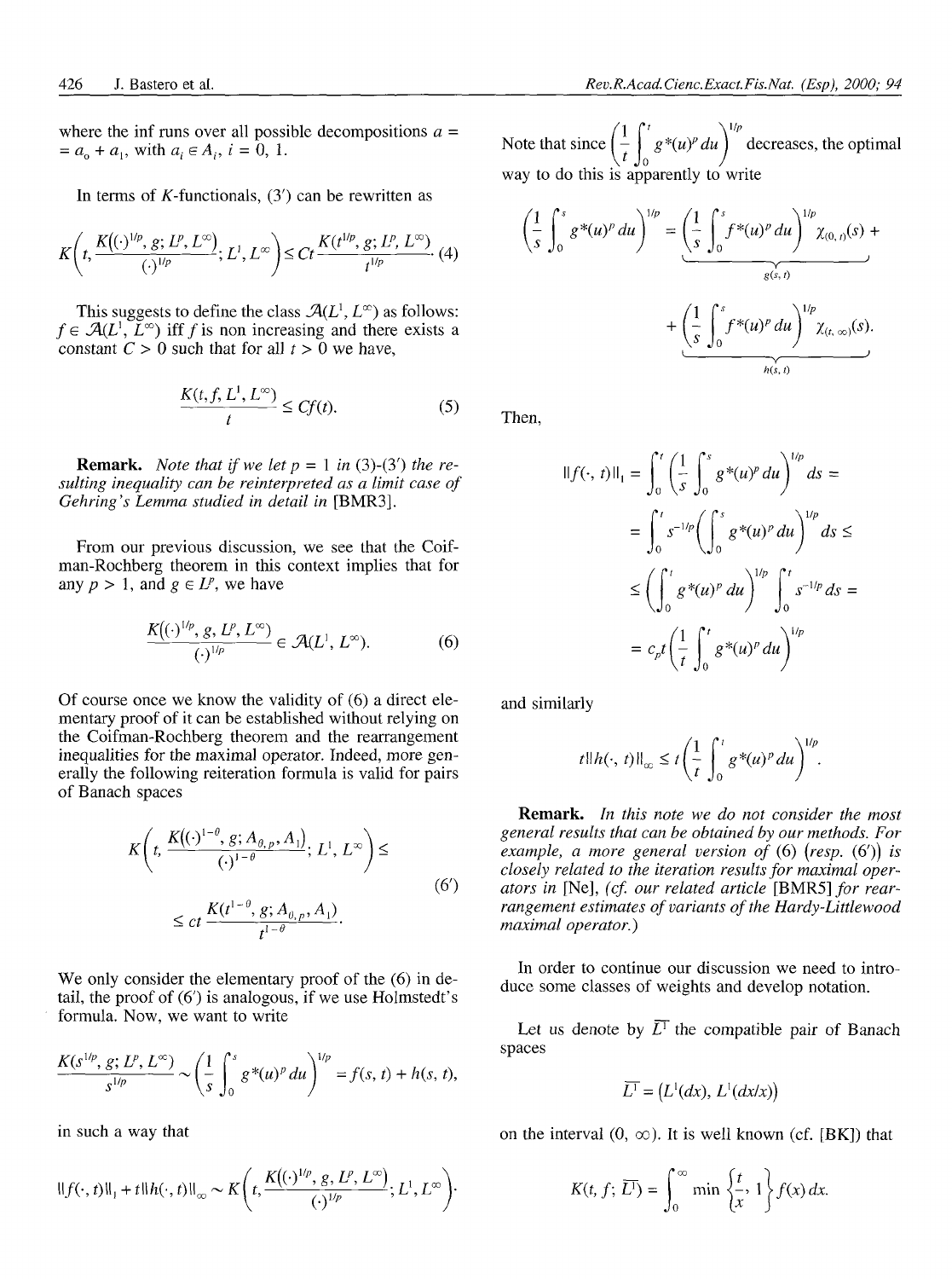In the sequel *w* will denote a weight, i.e., a non negative Lebesgue measurable function defined on the interval  $(0, \infty)$ . We say that w satisfies the  $M_1$  condition if there exists a constant  $C > 0$  such that for almost all  $t > 0$ 

$$
\int_{t}^{\infty} \frac{w(x)}{x} dx \le Cw(t). \tag{7}
$$

We shall say that a weight satisfies an  $M<sup>1</sup>$  condition if there exists a constant  $C > 0$  such that for almost all  $t > 0$ 

$$
\frac{1}{t} \int_0^t w(x) dx \le Cw(t). \tag{8}
$$

It is well known (see [Mu], [Ma]) that a weight *w* satisfies the  $M_1$  condition if and only if  $Pf \in L^1(w)$  for all  $f \in L^1(w)$ , where *P* is the Hardy operator defined by

$$
Pf(t) = \frac{1}{t} \int_0^t f(x) \, dx
$$

and  $L^1(w)$  is the class of Lebesgue measurable functions f ua<br>∩∞ defined on the interval  $(0, \infty)$  such that  $\int_{0}^{1} |f(t)| w(t) dt <$  $\lt$  + $\infty$ . Similarly the class  $M<sup>1</sup>$  controls the boundedness of the operator *Q,* the adjoint of *P,* defined by

$$
Qf(t) = \int_{t}^{\infty} \frac{f(x)}{x} dx.
$$

Actually,  $Qf \in L^1(w)$  for all  $f \in L^1(w)$  if and only w satisfies  $M<sup>1</sup>$ . We define the Calderón operator *S* by  $S = P + Q =$  $P \circ Q = Q \circ P$ , so that

$$
Sf(t) = \int_0^\infty \min\left\{\frac{1}{x}, \frac{1}{t}\right\} f(x) dx.
$$

We shall say that a function defined on  $(0, \infty)$  is Slocally integrable ( $f \in S_{\text{loc}}$ ) if  $Sf(t)$  exists everywhere  $t > 0$ . In a similar way a non negative Borel measure  $\mu$ , defined on the borelians  $(0, \infty)$ , is S-locally finite if

$$
S\mu(t) = \int_0^\infty \min\left\{\frac{1}{x}, \frac{1}{t}\right\} d\mu(x) < \infty,
$$

for all  $t > 0$ .

It will be also convenient to use the notation  $f \sim g$ whenever for some constant  $C > 0$  and for all x we have

$$
\frac{1}{C}f(x) \le g(x) \le Cf(x).
$$

We say that a weight  $w$  on  $(0, \infty)$  is a quasipower, i.e.  $w \in \mathcal{Q}$ , if

$$
Pw \sim w, \quad Qw \sim w.
$$

In particular, quasipower weights satisfy  $w \sim Sw$ . These weights are frequently used in interpolation theory to extend the classical interpolation spaces of Lions and Peetre (see [BL], [BK], [G] and [K]).

**Remark.** *In* [BMR1] *we considered real interpolation* spaces constructed using the more general class of  $C_p$ *weights. These weights control the weighted norm inequalities of S in L<sup>p</sup> (w). Since these classes change with the parameter «p», real interpolation spaces of Lions-Peetre type based on these weights have reiteration properties that effectively depend on the «second» parameter. In this context extrapolation theorems of Rubio de Francia type come up as substitutes for reiteration theorems.*

In reference to the previous remark recall that, in particular,  $\mathcal{C}_1$  are the weights that satisfy both  $M^1$  and  $M_1$ conditions.

Since  $w \sim Qw$ , every quasipower weight is equivalent to a non increasing quasipower weight. Remark also that a quasipower weight is an  $\mathcal{A}_1$ -weight.

At this point we should note that the classes  $Q, C<sub>1</sub>$  and  $\mathcal{A}_1$  are all different from each other.

The class  $C_1$  is strictly larger than  $Q$  as it is shown in [BMR1]. Indeed, let

$$
w(t) = \begin{cases} 1/\sqrt{t} & \text{if } 0 < t \le 1 \\ 1/\sqrt{t - 1} & \text{if } 1 < t. \end{cases}
$$

It is easy to compute

$$
Sw(t) = \begin{cases} \pi - 2 + \frac{4}{\sqrt{t}} & \text{if } 0 < t \le 1 \\ \frac{2}{t} + \frac{2\sqrt{t - 1}}{t} + 2 \arctan \frac{1}{\sqrt{t - 1}}, & \text{if } 1 < t \end{cases}
$$

and therefore we see that  $w \in C_1$  but  $\omega \notin Q$ . It is also easy to see that *w* is not in  $\mathcal{A}_1$ . Indeed, if  $w \in \mathcal{A}_1$  then for some constant *C >* 0 we would have

$$
\frac{1}{b-a}\int_{a}^{b}w(x)dx = \frac{2}{b-a}(1-\sqrt{a}+\sqrt{b-1}) < C,
$$

for almost all  $a \in (1/2, 1)$  and for all  $b > 1$ , which is false.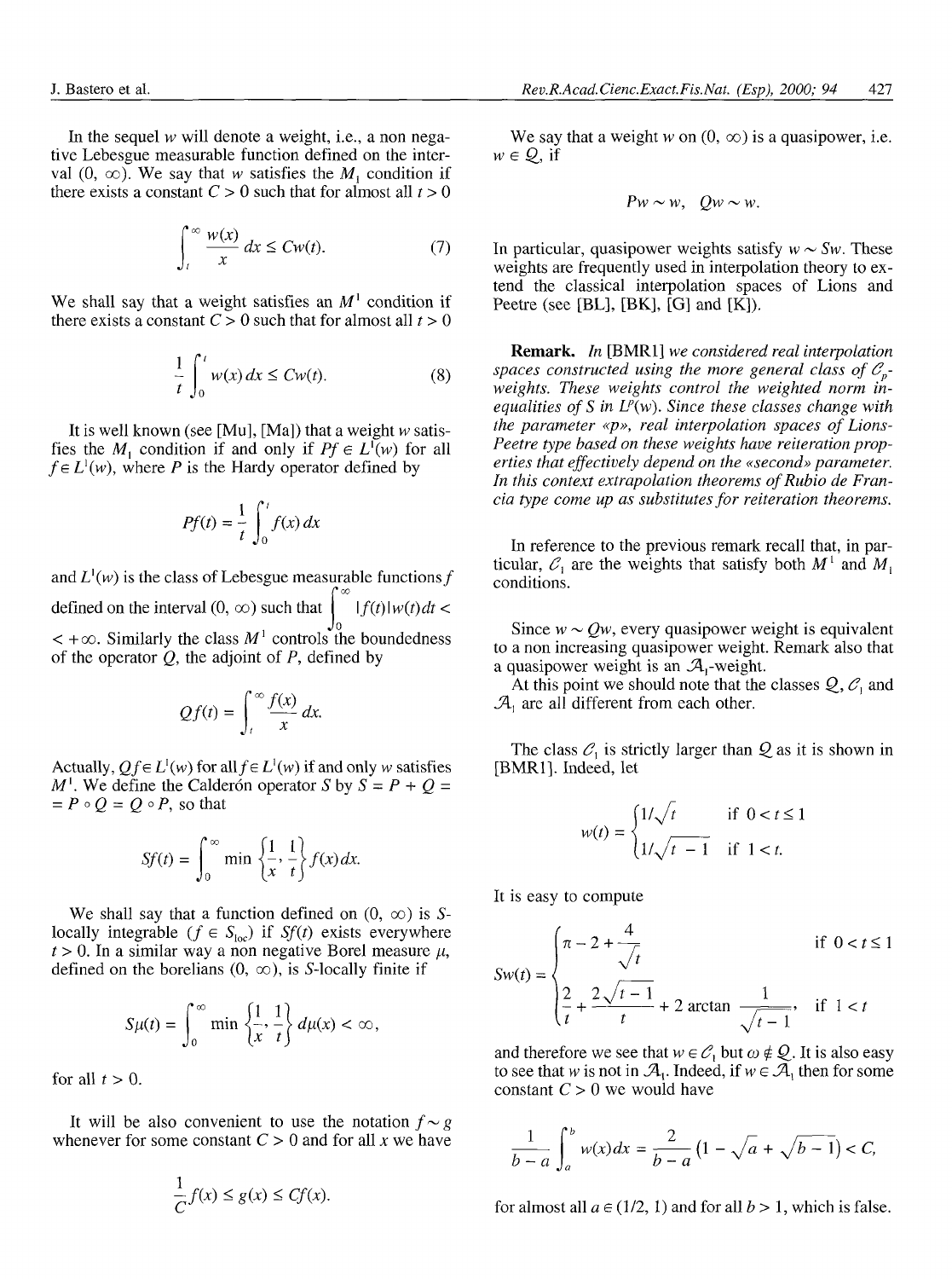On the other hand, the weight  $w = 1$  is in  $\mathcal{A}_i$  but is not in  $\mathcal{C}_1$ .

The class  $\mathcal{A}_1$  is different from  $\mathcal{Q}$ . In fact, consider the weight

$$
W(t) = \begin{cases} \frac{1}{t(\log t)^2} & \text{if } 0 < t < \frac{1}{e} \\ \frac{1}{(\log t)^2} & \text{if } t > e \\ C, & \text{otherwise,} \end{cases} \tag{9}
$$

it is readily seen that  $w \in A_1$ , and moreover,

$$
Sw(t) \sim \begin{cases} \frac{1}{t \log t} & \text{when } t \to 0; \\ \frac{1}{\log t} & \text{when } t \to \infty \end{cases} \tag{10}
$$

Therefore,  $Sw \notin M^1$  and consequently  $w \notin Q$ .

The main result of this note is the following

**Theorem.** Let f be a non negative function in  $f \in S_{loc}$ . *Then, for every*  $p > 1$  *there exists*  $q > 1$  *such that* 

$$
\left(\frac{K(t, f; \overline{L^{1}})}{t^{q}}\right)^{1/p} \sim \frac{1}{t} K\left(t, \left(\frac{K(\cdot, f; \overline{L^{1}})}{(\cdot)^{q}}\right)^{1/p}; \overline{L^{1}}\right).
$$

*Conversely, if F is a non negative function on*  $(0, \infty)$ *such that*

$$
F(t) \sim \frac{1}{t} K(t, F; \overline{L^1}),
$$

 $\overline{a}$ 

*then there exist p, q >* 1 *such that*

$$
F(t) \sim \left(\frac{K(t, f; \ \overline{L^1})}{t^q}\right)^{1/p}.
$$

The proof of the theorem can be easily deduced from the following auxiliary results. We begin with a very simple technical lemma.

**Lemma 1.** *Let f be a S-locally integrable function. Then,*

(1) 
$$
Sf(x) = Sf(1) - \int_1^x \frac{Pf(y)}{y} dy
$$
.

(2) Sf is a  $C^{\dagger}$  function.

(3) If  $\mu$  is non negative S-locally finite measure then  $x\mathcal{S}\mu(x)$  is non decreasing, and  $\mathcal{S}\mu(x)$  is non in*creasing.*

*Proof.*

(1) By Fubini's theorem we have

$$
\int_{1}^{x} \frac{Pf(y)}{y} dy = \int_{1}^{x} \frac{dy}{y^{2}} \int_{0}^{y} f(z) dz =
$$
  
= 
$$
\int_{0}^{1} f(z) dz \int_{1}^{x} \frac{dy}{y^{2}} + \int_{1}^{x} f(z) dz \int_{z}^{x} \frac{dy}{y^{2}} =
$$
  
= 
$$
\left(1 - \frac{1}{x}\right) \int_{0}^{1} f(z) dz +
$$
  
+ 
$$
\int_{1}^{x} f(z) \left(\frac{1}{z} - \frac{1}{x}\right) dy =
$$
  
= 
$$
-Sf(x) + Sf(1).
$$

- (2) Is an inmediate consequence of (1).
- (3) If the measure  $\mu$  is absolutely continuous with respect to Lebesgue measure, i.e.  $d\mu = f dx, f \ge 0$ , we note that  $(xSf(x))' = Qf(x) \ge 0$  and  $(Sf(x))' =$  $=-x^{-1}Pf(x) \leq 0$ , for all  $x > 0$ . For a general measure, let  $0 < x < x'$ . Then we have

$$
xS\mu(x) = \mu((0, x]) + \int_{(x, \infty)} \frac{x}{y} d\mu(y) =
$$
  
=  $\mu((0, x']) - \mu((x, x']) + \int_{(x, x']} \frac{x}{y} d\mu(y) +$   
+  $\int_{(x', \infty)} \frac{x}{y} d\mu(y) \le \mu((0, x']) +$   
+  $\int_{(x, x']} \left(\frac{x}{y} - 1\right) d\mu(y) + \int_{(x', \infty)} \frac{x}{y} d\mu(y) \le$   
 $\le x'S\mu(x')$ 

and

$$
S\mu(x) - S\mu(x') = \left(\frac{1}{x} - \frac{1}{x'}\right)\mu((0, x]) +
$$

$$
+ \int_{(x, x]} \left(\frac{1}{y} - \frac{1}{x'}\right)d\mu(y) \ge
$$

$$
\ge \left(\frac{1}{x} - \frac{1}{x'}\right)\mu((0, x]) \ge 0.
$$

**Remark.** *For \i absolutely continuous with respect to the Lebesgue measure, and using the expression*

$$
Sf(t) = \frac{1}{t} K(t, f; \overline{L^1}),
$$

*it is also easy to prove* (3).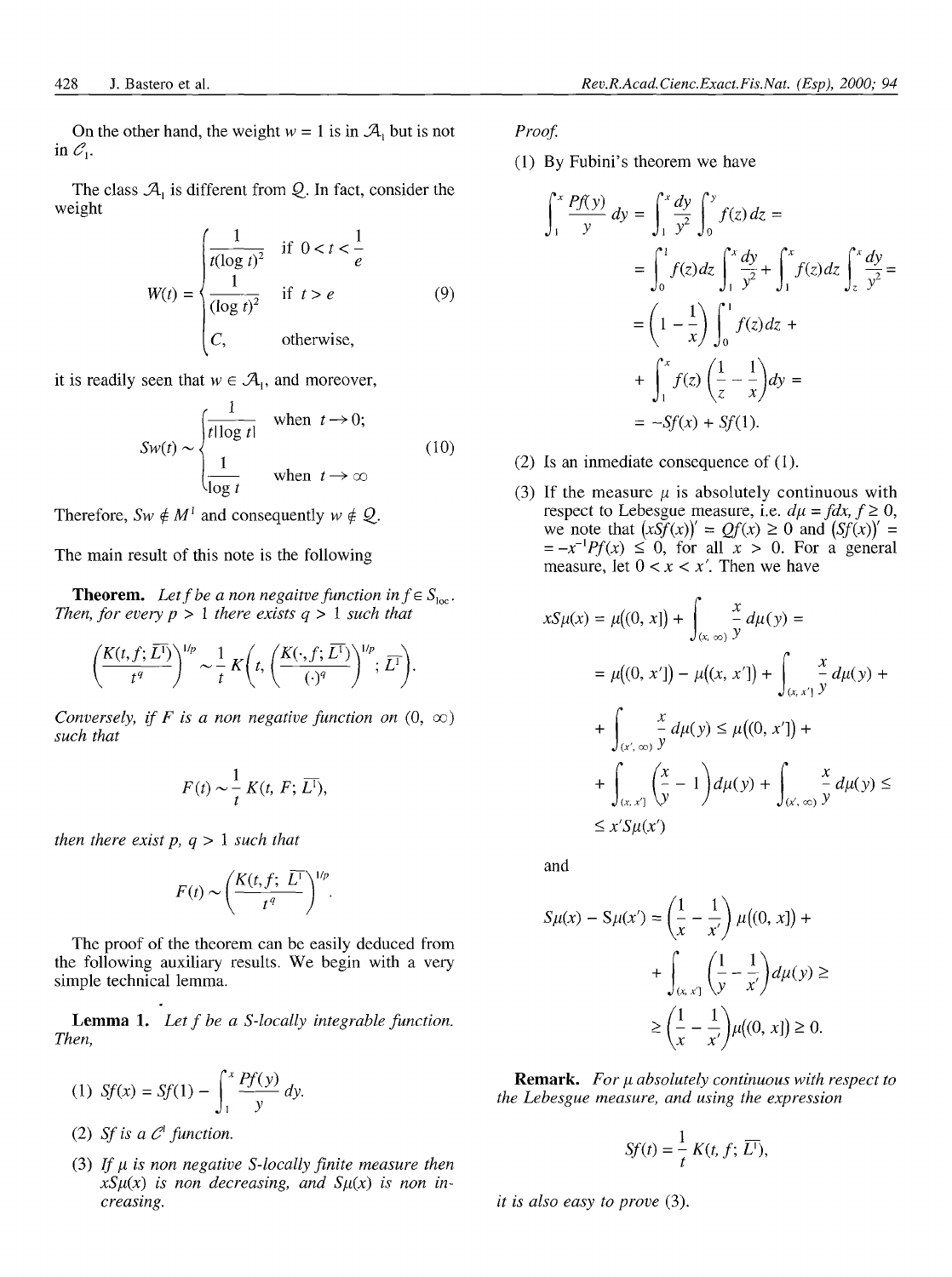**Lemma 2.** Let w be a weight on  $(0, \infty)$ , then

- (1) If  $xw(x)$  is a non decreasing, then  $w^{\alpha}$  satisfies  $M^1$ , *for all*  $0 < \alpha < 1$ *.*
- (2) If  $w \sim Pw$ , then  $w \leq CQw$ , for some constant  $C > 0$ .
- (3) If  $w \sim Qw$ , then  $w \leq CPw$ , for some constant  $C > 0$ .

*Proof.*

(1) Let  $t > 0$ . Since  $x < t$  implies that  $x^{\alpha}w(x)^{\alpha} \le t^{\alpha}w(t)^{\alpha}$ we have

$$
\frac{1}{t}\int_0^t w(x)^{\alpha}dx \le \frac{1}{1-\alpha} w(t)^{\alpha}.
$$

(2) For some constants  $C, C' > 0$  we have

$$
w \leq CPw \leq CSw = CQ(Pw) \leq C'Qw.
$$

(3) Is similar to (2).

As a consequence we obtain the following

**Corollary 3.** Let  $\mu$  be a non negative S-locally finite *measure and let*  $0 < \alpha < 1$ *. If we consider the weight*  $w = (S\mu)^{\alpha}$  then  $w \sim Pw$  and  $w \leq CQw$ , for some constant  $C>0$ .

**Remark.** *Corollary 3 is sharp. In fact if we consider once again the function w defined by* (9) *above, by using the computation of Sw given in* (10) we see that  $Sw \notin M^1$ *and*  $(Sw)^{\alpha} \notin M$ , *for any*  $0 < \alpha < 1$ .

However, a suitable modification of  $(Sf)^\alpha$  does produce quasipower weights:

**Proposition 4.** *Let u be a non negative S-locally fi*nite measure and let  $0 < \alpha < 1$ . Then there exists a posi*tive* e *such that the weight*

$$
w(x) = \frac{(S\mu(x))^{\alpha}}{x^{\epsilon}}
$$

*is a quasipower.*

*Proof.* Since  $(S\mu)^{\alpha} \in M^1$  by [BMR1] Proposition 2.3, there exist  $\epsilon > 0$  such that

$$
w(x) = \frac{(S\mu(x))^{\alpha}}{x^{\epsilon}} \in M^1,
$$

consequently, for some constant *C >* 0 and for all *x >* 0 we have

$$
\frac{1}{x}\int_0^x \frac{S\mu(y)^{\alpha}}{y^{\epsilon}} dy \leq C \frac{S\mu(x)^{\alpha}}{x^{\epsilon}}.
$$

For any  $x > 0$  we have

$$
Qw(x) = \int_{x}^{\infty} \frac{S\mu(y)^{\alpha}}{y^{\alpha+1}} dy \le
$$
  

$$
\leq S\mu(x)^{\alpha} \int_{x}^{\infty} \frac{dy}{y^{\alpha+1}} = C \frac{S\mu(x)^{\alpha}}{x^{\alpha}} = Cw(x).
$$

The result follows.

The converse is also true.

**Proposition** 5. *Let w be a quasipower weight, then there exist f S-locally integrable function,*  $\alpha \in (0, 1)$  *and*  $\varepsilon > 0$ , *such that* 

$$
w \sim \frac{\left(Sf(x)\right)^{\alpha}}{x^{\epsilon}}.
$$

*Proof.* Since  $w \sim Qw$  there is no loss of generality if we assume that  $w$  is a non increasing function. Moreover, the reverse Hölder inequality for  $C_1$ -weights (cf. [BMR1], proposition 2.3) implies that for some  $\varepsilon > 0$  the weight  $w_1(x) = x^2w(x) \in M_1$ . We are going to prove that  $w_1$ is also a quasipower weight. The condition  $M_1$  says that.  $Qw_1 \leq Cw_1$ . Also

$$
\frac{1}{t} \int_0^t w_1(x) dx = \frac{1}{t} \int_0^t x^2 w(x) dx \le
$$
  

$$
\le \frac{1}{t} \int_0^t t^2 w(x) dx \le Ct^2 w(t),
$$

thus,

$$
Pw_1 \leq Cw_1. \tag{11}
$$

On the other hand,

$$
w_1(t) = t^{\varepsilon} w(t) \le C \int_t^{\infty} \frac{w(x)}{x} t^{\varepsilon} dx \le
$$
  

$$
\le C \int_t^{\infty} \frac{x^{\varepsilon} w(x)}{x} dx = C \int_t^{\infty} \frac{w_1(x)}{x} dx,
$$

therefore

$$
w_1 \leq CQ(w_1).
$$

By Lemma 2, we see that  $w_1 \in Q$ .

As before, since  $w_1 \sim Qw_1$ , we can assume without loss that  $w_1$  is non increasing.